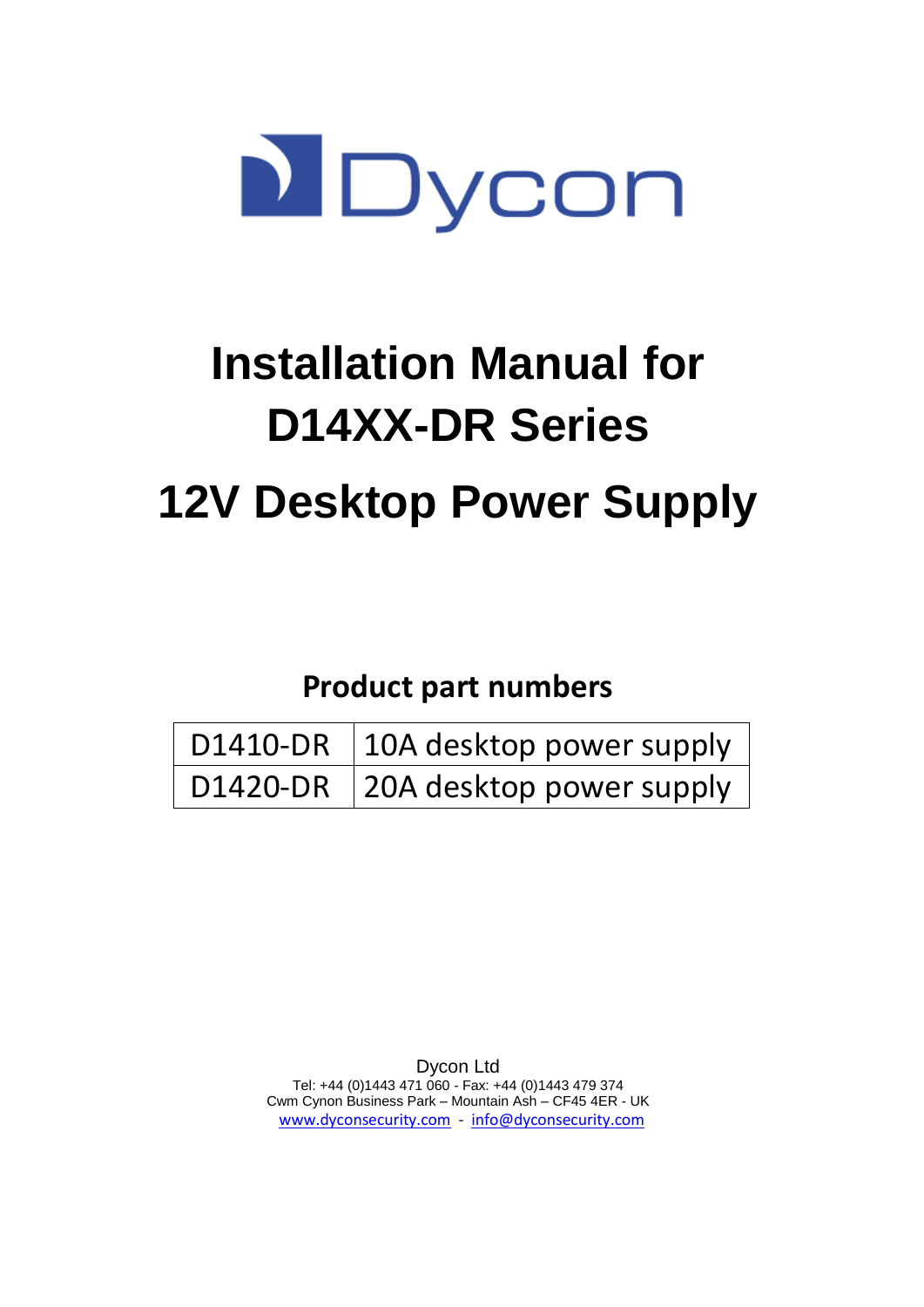## **1 Package Contents**

- D14XX-DR 12V desktop power supply unit
- Mains cable
- 8 x M4 x 8mm pan pozi, full nut and shake-proof washer
- 4 x M6 pan pozi, cage nut and plastic washer
- Dycon warranty statement
- D14XX-R Series manual
- 2 x 19" rack mounting fixings

## **2 Description**

The D14XX-DR Series is a highly efficient switched mode power supply that reduces rack cabinet heat and user running costs. The unit is designed for simplicity and true "Plug and Play" system integration. The unit will simultaneously supply 12 watts to each of its 10 or 20 outputs when connected to powered devices and individual ports are over-current protected according to the class of the connected device.

#### *2.1 Features*

- Power supply better than 85% efficient at full load
- Genuine full power available simultaneously across all outputs
- 10 outputs on model D1410-DR 20 outputs on model D1420-DR
- 2U 19 inch rack mounted and desk mounted versions
- Full thermal and over-current protection
- Power outputs transient protected, power outputs each individually fused with LED indication of faults

## **3 Installation**

| $\circ$<br><b>PSU OUTPUT</b><br>$11 - 20$   | $\odot$ | $\odot$         |
|---------------------------------------------|---------|-----------------|
| $1 - 10$<br>⊛<br>⊛<br><b>12V OK</b>         |         | <b>MAINS</b>    |
| $\bullet$<br>$\bullet$<br><b>FUSE FAULT</b> |         | $\bullet$<br>OK |
| $\circ$<br>Dycon D1420<br><b>12V 20A</b>    | $\odot$ | Θ               |



## *3.1 Power Cable Connection*

The AC power cable is connected to the switched IEC power inlet located at the rear of the Dycon D14XX-DR Series power supply unit. The power cord must be plugged into an earthed 230V nominal power outlet, with a minimum current rating of 3A.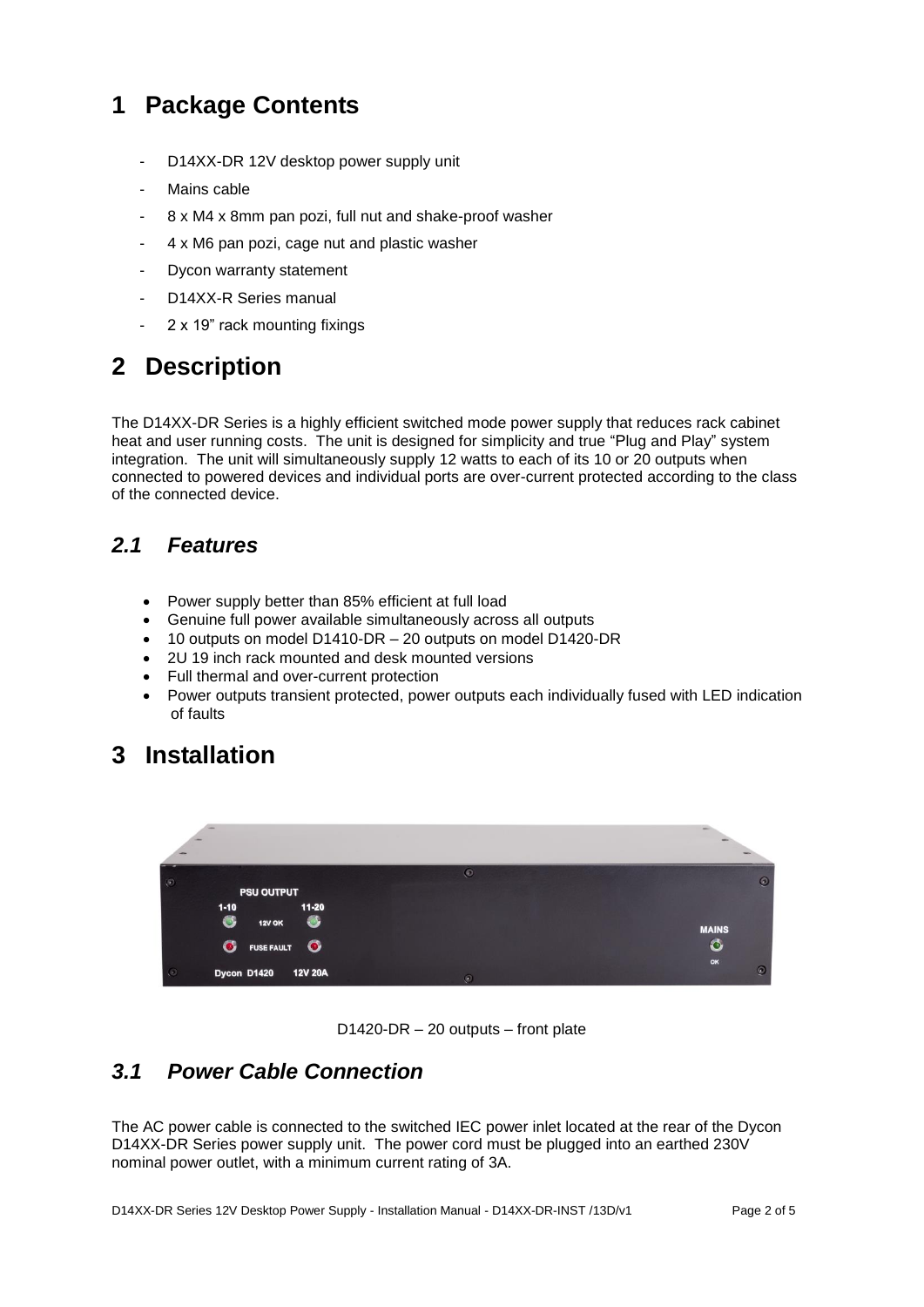

D1420-DR – 20 outputs – back plate

In case of fuse failure, a LED will light up and indicate which fuse has failed.

## *3.3 LED Indicators*

| <b>INDICATORS</b> | $1 - 10$                                                                                                                    | $11 - 20$ | <b>Mains</b> |
|-------------------|-----------------------------------------------------------------------------------------------------------------------------|-----------|--------------|
| <b>GREEN</b>      | $12V$ on                                                                                                                    |           | On           |
| <b>RED</b>        | Power fail – to see which output failed, see rear of<br>the panel. Faulty outputs are indicated by an<br>individual red LED |           |              |

## **4 Technical Specifications**

| <b>Part Number</b>                 | <b>D1410-DR</b>                                                          | <b>D1420-DR</b>              |
|------------------------------------|--------------------------------------------------------------------------|------------------------------|
| <b>Power Available</b>             | Max. 120 watts                                                           | Max. 240 watts               |
| <b>Max. Input Current at 230V</b>  | 0.65A                                                                    | 1.3A                         |
| <b>AC Power Supply Voltage</b>     | 207V to 253V                                                             |                              |
| <b>AC Input</b>                    | $49Hz$ to $61Hz$                                                         |                              |
| <b>Outputs</b>                     | 10 12y nominal max, 1A                                                   | 20 12V nominal max, 1A       |
| <b>Fuse Rating</b>                 | Time delay T3.15A 20mm fuse, 250 V                                       |                              |
| <b>Operating Temperature Range</b> | $-10^{\circ}$ C to $+40^{\circ}$ C                                       |                              |
| Desktop Box Size (L x W x D)       | 444mm x 285mm x 90mm<br>(488mm x 285mm x 90mm with fixings for 19" rack) |                              |
| Weight                             |                                                                          | 4.9 kg (5.1 kg with fixings) |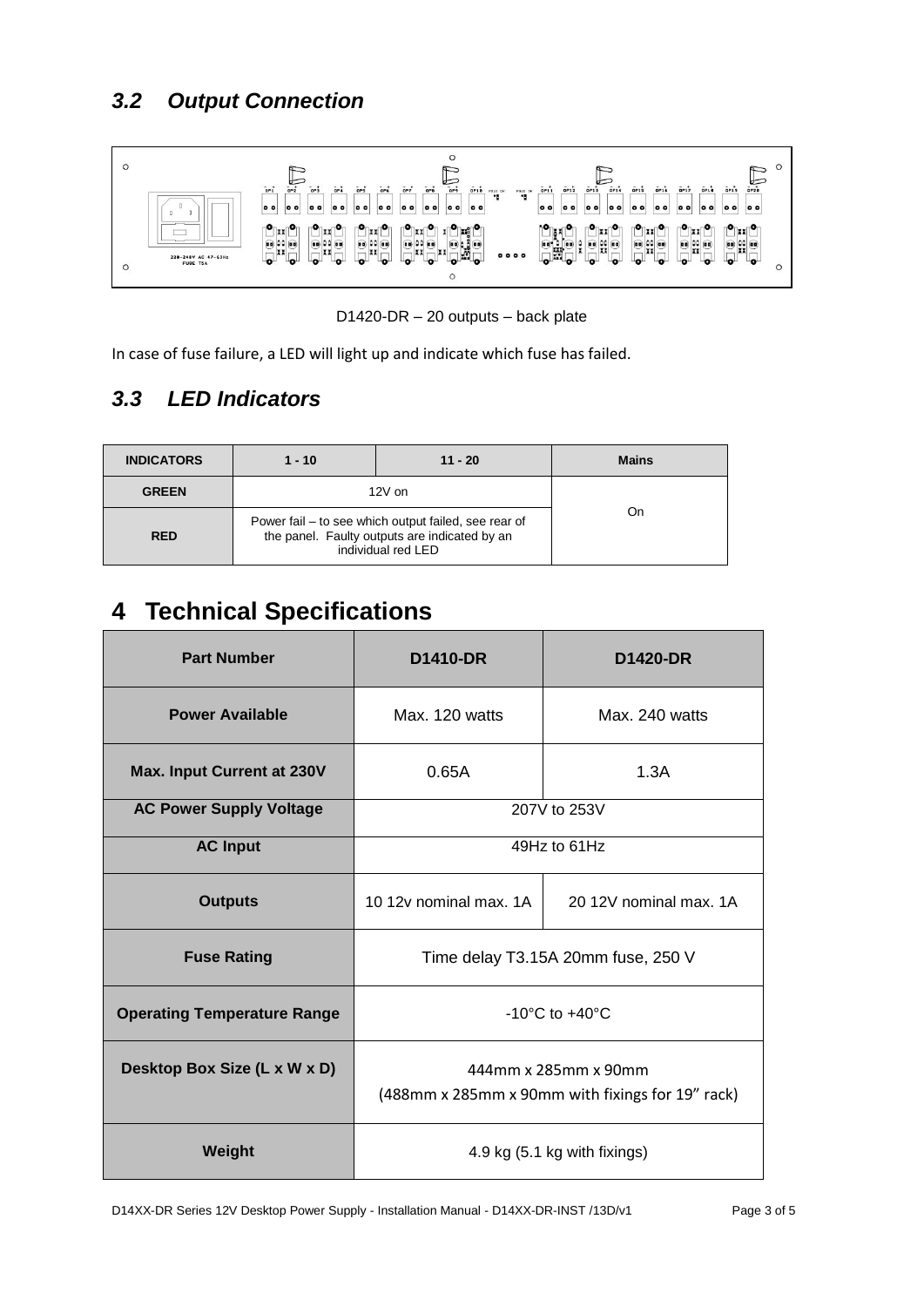## **5 Safety and environmental Information**

## *5.1 Equipment Modifications*

This equipment must be installed and used in strict accordance with the instructions given in this manual. This equipment contains no user-serviceable components. Unauthorised changes or modifications to this equipment will invalidate all applicable regulatory certifications and approvals.

Every care has been taken in the preparation of this manual. Please inform us of any inaccuracy or omission. Dycon Ltd cannot be held responsible for any technical or typographical errors and reserves the right to make changes to the product and manuals without prior notice.

Dycon Ltd makes no warranty of any kind with regard to the material contained within this document including, but not limited to, the implied warranties of merchantability and fitness for a particular purpose. Dycon Ltd shall not be liable nor responsible for incidental or consequential damages in connection with the furnishing, performance or use of this material.

## *5.2 Power Cord Requirements*

Power cords must meet the requirements for the country they are used in.

- The Dycon D14XX-DR Series power supply must have access to a power outlet. Disconnect the power cord from the outlet, to eliminate power from the device.
- The flexible cord that connects to the Dycon D14XX-DR Series power supply must have a configuration to connect with an EN60320/IEC320 inlet connector.
- According to the EN60950/IEC 950 specifications, this device functions under Safety Extra Low Voltage (SELV) conditions. The conditions are true if the equipment and the connected device function under SELV conditions.
- The Dycon D14XX-DR Series power supplies meet EN60950 safety standards (displayed in the back of the product).

Europe and South America

| Switzerland    | The supply plug must comply with SEV/ASE 1011.                                                                                                                                                                                                   |
|----------------|--------------------------------------------------------------------------------------------------------------------------------------------------------------------------------------------------------------------------------------------------|
| Denmark        | The supply plug must comply with section 107-2-D1, standard DK2-1a or<br>DK2-5a.                                                                                                                                                                 |
| United Kingdom | The Dycon D14XX-DR Series power supply is covered by General Approval<br>(section 1.16.060), NS/G/12345/J100003, for indirect connection to a public<br>telecommunication system.                                                                |
| France/Peru    | IT equipment cannot power this device. In the case of an IT-powered<br>device, the unit needs to be powered by 230V through an isolation<br>transformer with a ratio of 1:1 and the secondary connection (Neutral) that is<br>properly grounded. |

#### *5.3 Precautions*

Please read the following carefully before installing and connecting the system to a power source.

1. Only qualified and trained service personnel (in accordance with IEC 60950 and AS/NZS 3260) should install, replace, or service the equipment. Install the system in accordance with country or national codes.